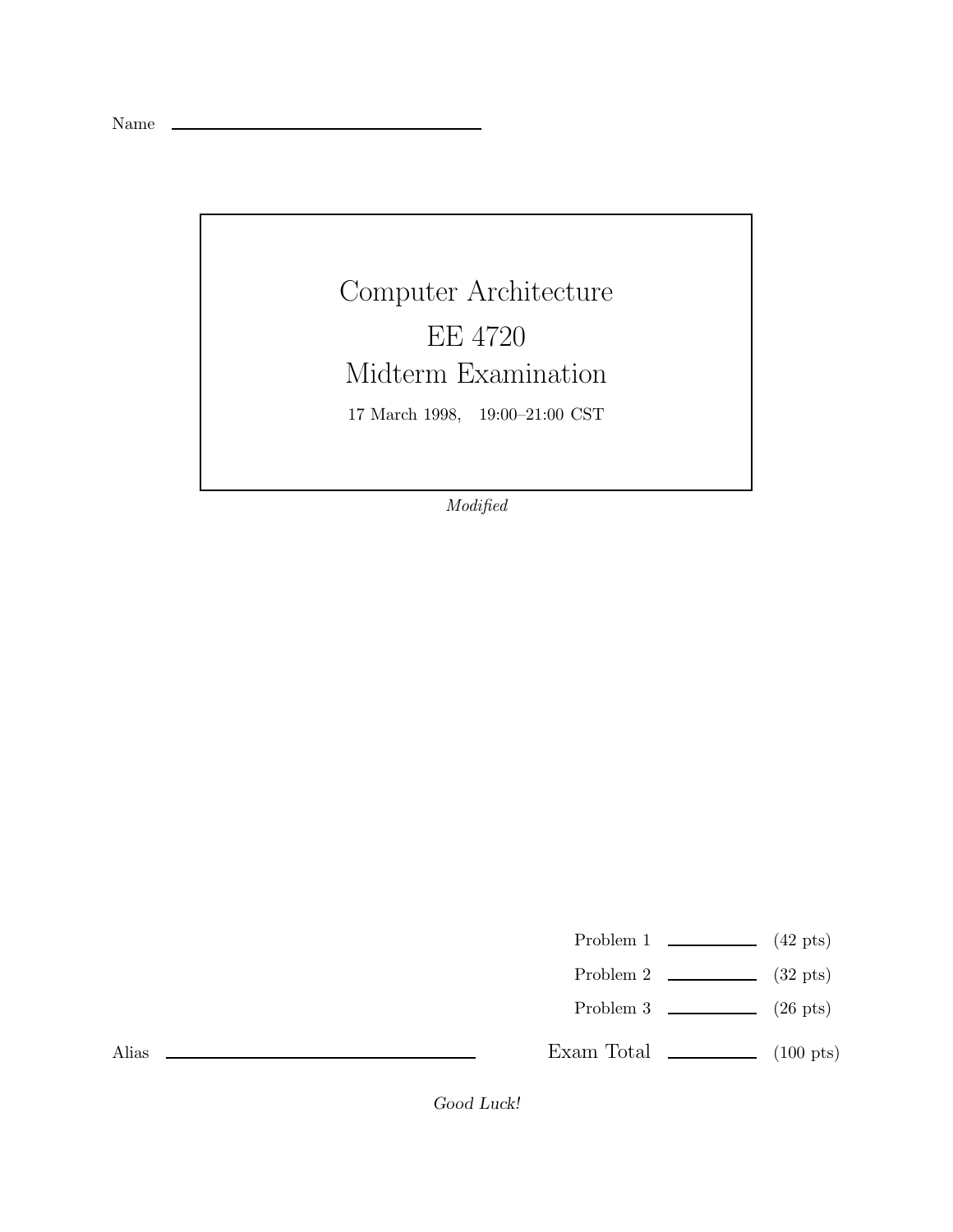Problem 1: The DLX implementation below uses ID-stage address calculation (as illustrated) and bypassing (which is not illustrated) including the branch condition bypassing developed in homework 3. The branches do not include delay slots.



! Initial values: r1=2028, r2=0xf11, r3=5, r4=5004, r5=-1000, LOOP=0x3000, MEM[0xf11]=0x97 LOOP: ! Cycle 0 1 2 3 4 5 6 7 8 9 10 11 12 13 14 15 16 17 18 19 20 lb r1, 0(r2)

add r2, r2, r3

lw r4, 3(r2)

sub r5, r1, r4

bneq r5, LOOP

addi r2, r2, #1

! Cycle 0 1 2 3 4 5 6 7 8 9 10 11 12 13 14 15 16 17 18 19 20

(a) Show a pipeline execution diagram for two iterations of the code on the DLX implementation. *Don't forget, bypass paths are present but not shown.* The space to the right of the program or a separate sheet may be used. A description of some mnemonics appears on the next page. (7 pts)

(b) On the figure above show exactly those bypass paths needed to execute the code. (7 pts)

(c) What is the CPI while executing the loop (assuming a large number of iterations)? (7 pts)

(d) Show the contents (values, not functions of register names) of the pipeline latches at the middle of the first cycle that lb is in WB. Include PC and NPC. For IR contents, just show the mnemonic; if an IR contains a nulled instruction show the original mnemonic and "(nulled)." Show the values on the diagram above, write the value within the stage to which it applies with an arrow pointing to the latch or register. (7 pts)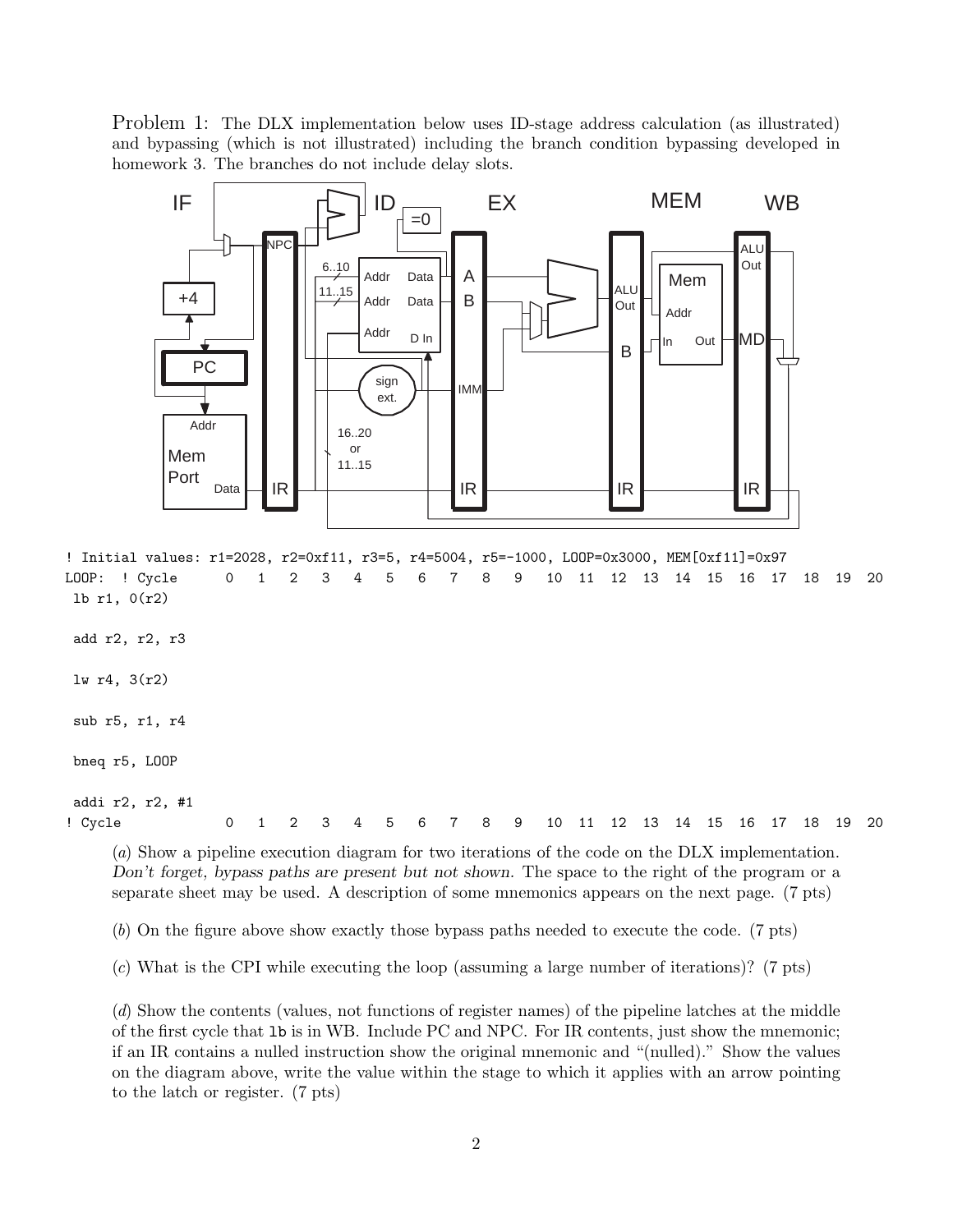(e) Show a pipeline execution diagram of two iterations of the loop below on the DLX implementation illustrated (it's the same as the earlier one). As before, bypass paths are provided but not shown, including hw3 bypass paths. The target of the beqz r2, SKIP2 instruction is really just the next instruction. Assume that no special hardware optimizations have been made. (7 pts)

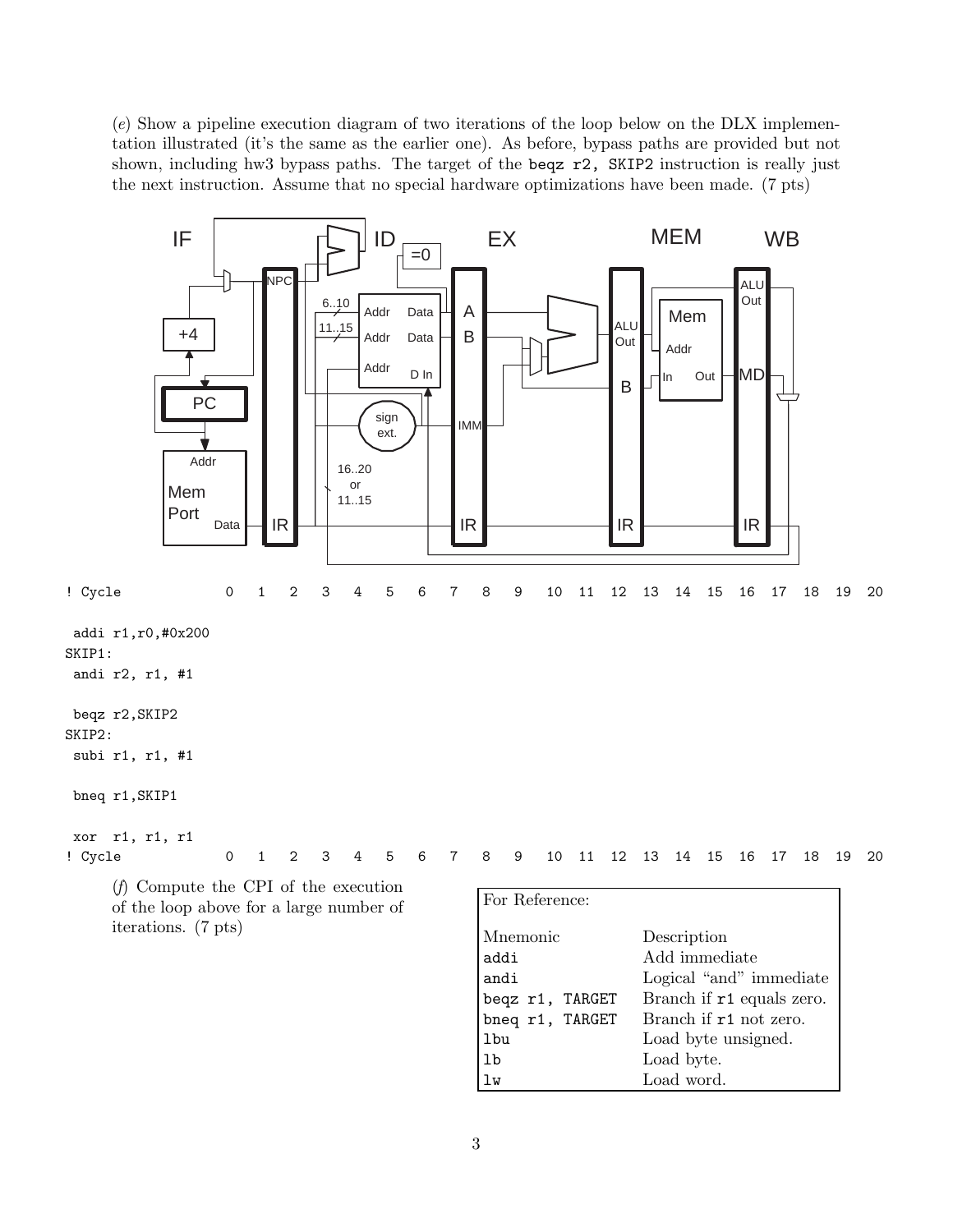Problem 2: Consider an ISA, DLXPC, which is like DLX except it uses a condition code bit and predicated execution. The condition code bit is set by the execution of new integer arithmetic instructions, to zero if the result is zero and to one if the result is nonzero. The ISA also includes predicated arithmetic instructions which complete only if the condition code bit (set by the most recent condition-code setting instruction) is 1, otherwise they have no effect. The mnemonic for a predicated instruction has a "p" appended,  $e.g.,$  add  $\mathbf{p}$ , and the mnemonic for an instruction that sets the condition code has a "c" appended,  $e.g.,$  add  $\text{c}$ . An instruction can be both predicated and set the condition code; for example, add pc only executes if the condition code (set by a previous instruction) is 1, and sets the condition code itself.

(a) Using these instructions rewrite the code below so that it uses fewer instructions and registers. Assume that the value in register  $r1$  is not used after beqz.(6 pts)

sub r1, r2, r3 beqz r1, SKIP add r4, r5, r6 SKIP: addi r4, r4, #1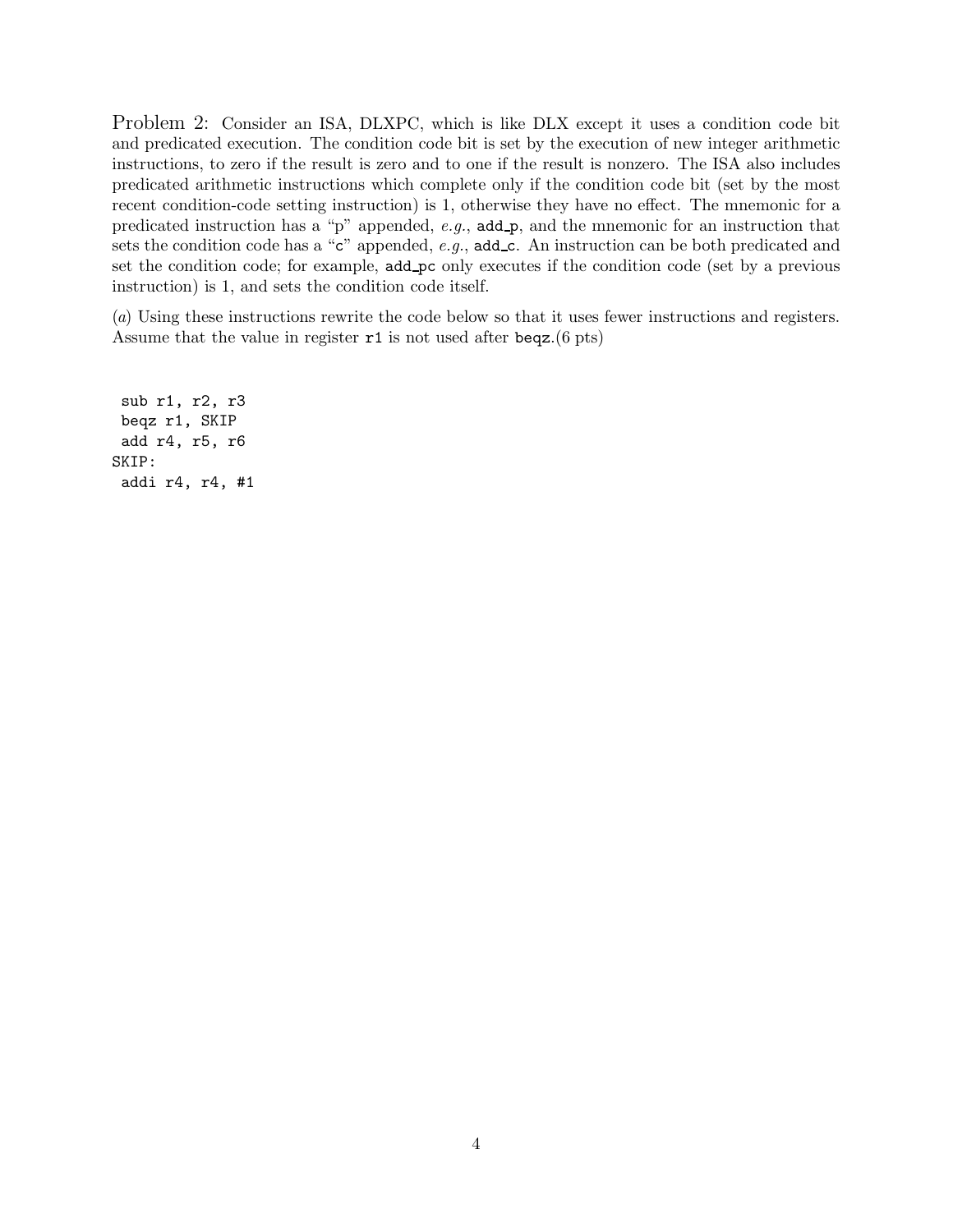(b) The pipeline below implements DLXPC—almost: it will not execute predicated, condition-code setting instructions (such as xor pc) correctly if an exception occurs at a certain time. Show code and a pipeline execution diagram that illustrates the problem. Be sure to point out where the exception occurs and what goes wrong. Hint: the problem would not occur if the execution of some other instructions could be stopped in the cycle that an exception was detected. (9 pts)

In the figure below the ALU has a second output, which is 1 if the main output is not equal to zero, 0, otherwise. The output of  $\frac{1}{s}$  is 1 if the instruction is a type that sets the condition code  $(e.g., \text{add-c})$ ; the output of  $\overline{1}$  is 1 if the instruction is predicated, zero otherwise.



(c) Modify the pipeline to fix the problem. (9 pts)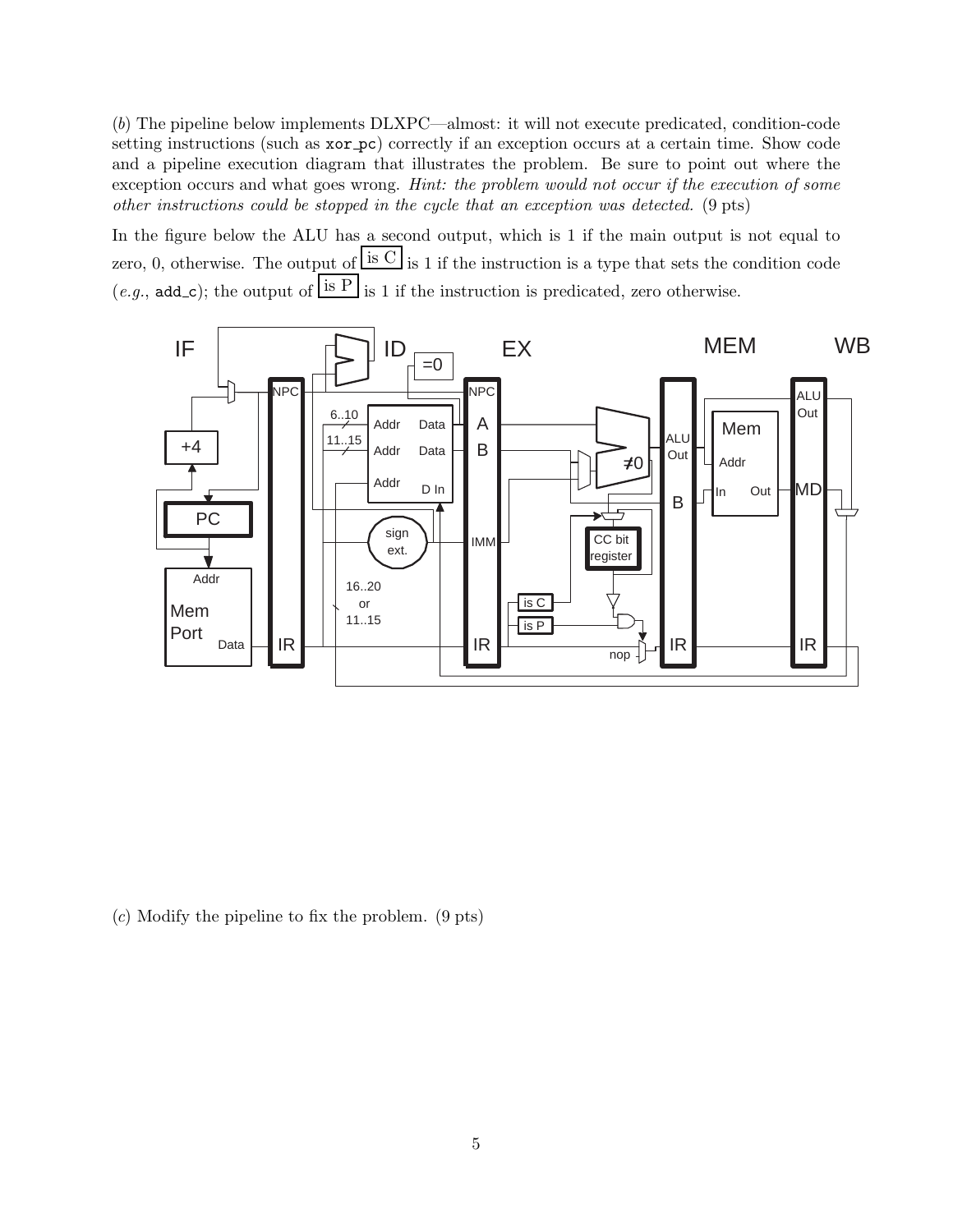(d) Suppose the ISA also includes a new branch instruction, mnemonic  $b_p$ , that tests the condition bit (instead of a register) and branches if it's true. To implement the branch instruction an IDstage take branch signal is needed. The signal should be 1 when a  $b_p$  instruction that will be taken is in the ID stage (zero otherwise). Show how the pipeline below would have to be modified to provide this signal. Be sure that the modified pipeline executes the code below correctly and without adding an unnecessary stalls. (8 pts)

```
sub_c r0, r1, r2 ! Set condition code.
b_p TARGET
add_c r3, r4, r5 ! Set condition code.
add r6, r7, r8 | Doesn't affect condition code.
b_p TARGET2
```